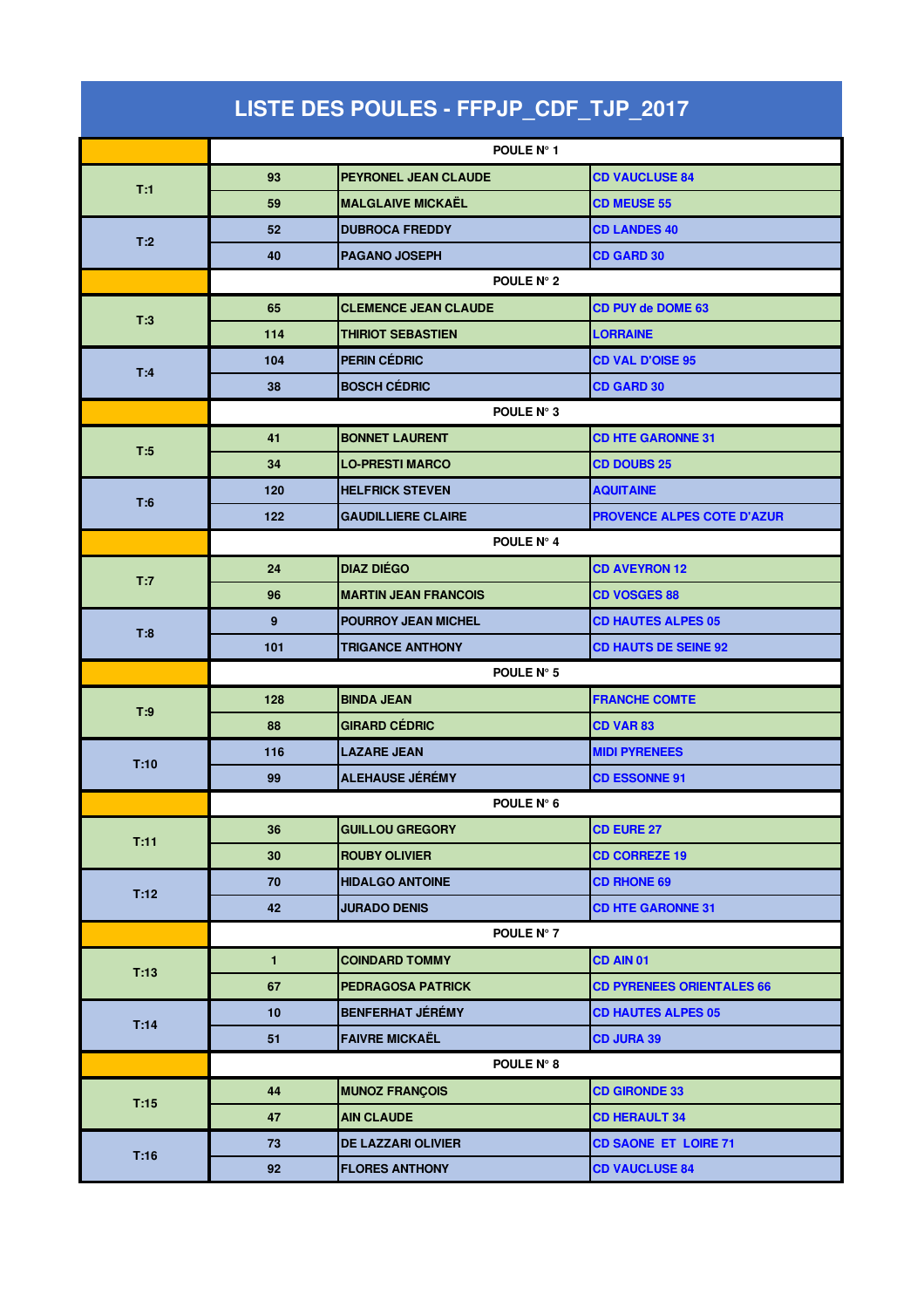| LISTE DES POULES - FFPJP_CDF_TJP_2017 |                |                            |                                   |  |  |
|---------------------------------------|----------------|----------------------------|-----------------------------------|--|--|
|                                       |                | POULE N° 9                 |                                   |  |  |
|                                       | 3              | <b>BERNARD LÉO</b>         | <b>CD ALLIER 03</b>               |  |  |
| T:17                                  | 14             | <b>BOLLARO PATRICK</b>     | <b>CD ALPES MARITIMES 06</b>      |  |  |
|                                       | 48             | <b>GOUDENOVE STÉPHANE</b>  | <b>CD HERAULT 34</b>              |  |  |
| T:18                                  | 106            | <b>TOSI ALAIN</b>          | <b>CR LA REUNION 974</b>          |  |  |
|                                       | POULE N° 10    |                            |                                   |  |  |
|                                       | 43             | <b>HERNANDEZ ARNAUD</b>    | <b>CD GIRONDE 33</b>              |  |  |
| T:19                                  | $\overline{2}$ | <b>BAUD'HUIN STÉPHANE</b>  | <b>CD AISNE 02</b>                |  |  |
|                                       | 11             | <b>MARTINEZ JULIEN</b>     | <b>CD ALPES MARITIMES 06</b>      |  |  |
| T:20                                  | 46             | <b>DELPONT JULIEN</b>      | <b>CD HERAULT 34</b>              |  |  |
|                                       | POULE N° 11    |                            |                                   |  |  |
| T:21                                  | 123            | <b>GOUIRAN ROGER</b>       | <b>PROVENCE ALPES COTE D'AZUR</b> |  |  |
|                                       | 126            | <b>MAGIER GUILLAUME</b>    | <b>HAUTS de FRANCE</b>            |  |  |
| T:22                                  | 76             | <b>DEHAIS JOEL</b>         | <b>CD HAUTE SAVOIE 74</b>         |  |  |
|                                       | 113            | <b>GIORDANO FRÉDÉRIC</b>   | <b>LANGUEDOC ROUSSILLON</b>       |  |  |
|                                       | POULE N° 12    |                            |                                   |  |  |
| T:23                                  | 118            | <b>GUERY STÉPHANE</b>      | <b>HAUTE NORMANDIE</b>            |  |  |
|                                       | 103            | <b>PISTRE ALEXANDRE</b>    | <b>CD VAL DE MARNE 94</b>         |  |  |
| T:24                                  | 84             | <b>ZITOUNI KADER</b>       | <b>CD TARN 81</b>                 |  |  |
|                                       | 121            | <b>PORTE PASCAL</b>        | <b>PROVENCE ALPES COTE D'AZUR</b> |  |  |
|                                       | POULE Nº 13    |                            |                                   |  |  |
| T:25                                  | 109            | <b>SALAH ZORAYA</b>        | <b>ILE DE FRANCE</b>              |  |  |
|                                       | 5              | <b>LEPART DANIEL</b>       | <b>CD ALPES HTE PROVENCE 04</b>   |  |  |
| T:26                                  | 82             | <b>MAIRE THIERRY</b>       | <b>CD DEUX SEVRES 79</b>          |  |  |
|                                       | 112            | <b>MOUGENOT ANTHONY</b>    | <b>LANGUEDOC ROUSSILLON</b>       |  |  |
|                                       |                | POULE Nº 14                |                                   |  |  |
| T:27                                  | 27             | <b>VINCENSINI ALAIN</b>    | <b>CD BOUCHES du RHONE 13</b>     |  |  |
|                                       | 45             | <b>GONZALEZ JÉRÔME</b>     | <b>CD GIRONDE 33</b>              |  |  |
|                                       | 37             | <b>ROMERO MARVIN</b>       | <b>CD GARD 30</b>                 |  |  |
| T:28                                  | 62             | <b>PILLON PATRICK</b>      | <b>CD NORD 59</b>                 |  |  |
|                                       |                | POULE Nº 15                |                                   |  |  |
| T:29                                  | 33             | <b>AUDIBERTI CHRISTIAN</b> | <b>CD DORDOGNE 24</b>             |  |  |
|                                       | 28             | <b>GINIER JEAN MARC</b>    | <b>CD BOUCHES du RHONE 13</b>     |  |  |
|                                       | 54             | <b>FARAGOUT BERTRAND</b>   | <b>CD LOIRET 45</b>               |  |  |
| T:30                                  | 115            | <b>CLEMENT FRANCK</b>      | <b>MIDI PYRENEES</b>              |  |  |
|                                       |                | POULE N° 16                |                                   |  |  |
| T:31                                  | 25             | <b>MURATORI CHRISTOPHE</b> | <b>CD BOUCHES du RHONE 13</b>     |  |  |
|                                       | 110            | <b>SANCHEZ FRANCISCO</b>   | <b>LANGUEDOC ROUSSILLON</b>       |  |  |
| T:32                                  | 61             | <b>MONTABRU JOEL</b>       | <b>CD NIEVRE 58</b>               |  |  |
|                                       | 35             | <b>CHAPELAND STEEVEN</b>   | <b>CD DROME 26</b>                |  |  |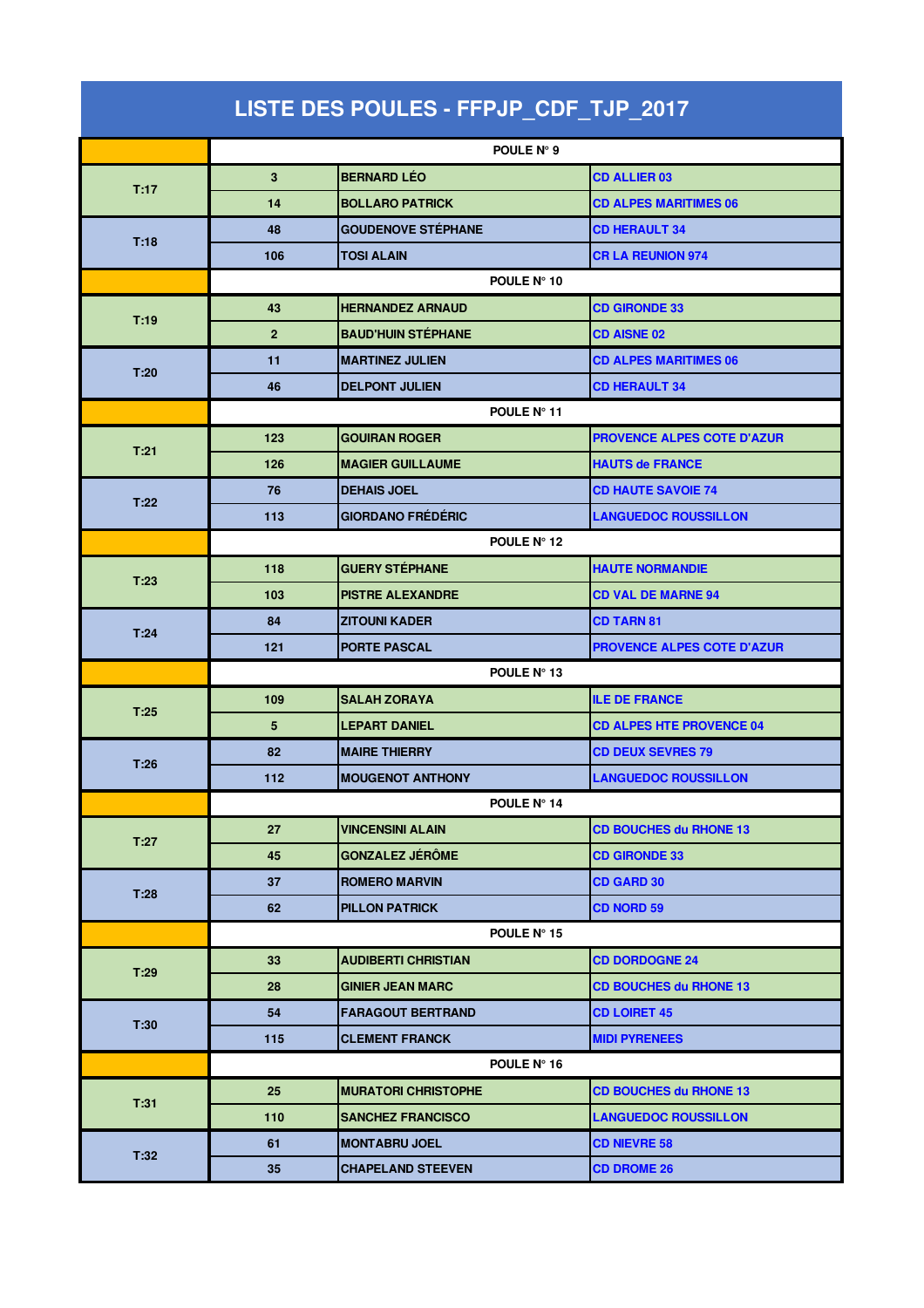| LISTE DES POULES - FFPJP_CDF_TJP_2017 |                |                          |                                   |  |  |
|---------------------------------------|----------------|--------------------------|-----------------------------------|--|--|
|                                       | POULE Nº 17    |                          |                                   |  |  |
|                                       | 98             | <b>ILLANA FRANÇOIS</b>   | <b>CD TERRITOIRE BELFORT 90</b>   |  |  |
| T:33                                  | $\overline{7}$ | <b>CAPELLE JEAN-PAUL</b> | <b>CD ALPES HTE PROVENCE 04</b>   |  |  |
|                                       | 86             | <b>TOSATO THIERRY</b>    | <b>CD TARN ET GARONNE 82</b>      |  |  |
| T:34                                  | 100            | <b>PLUMAIL BENJAMIN</b>  | <b>CD ESSONNE 91</b>              |  |  |
|                                       | POULE N° 18    |                          |                                   |  |  |
|                                       | 89             | <b>GIUSTI FABRICE</b>    | <b>CD VAR 83</b>                  |  |  |
| T:35                                  | 127            | <b>MARICHY THIERRY</b>   | <b>BOURGOGNE</b>                  |  |  |
|                                       | 68             | <b>MESTRE ALAIN</b>      | <b>CD PYRENEES ORIENTALES 66</b>  |  |  |
| T:36                                  | 79             | <b>BARBEL MICKAËL</b>    | <b>CD SEINE ET MARNE 77</b>       |  |  |
|                                       | POULE Nº 19    |                          |                                   |  |  |
| T:37                                  | 75             | <b>BONNER BRUNO</b>      | <b>CD HAUTE SAVOIE 74</b>         |  |  |
|                                       | 17             | <b>REYNES MICHEL</b>     | <b>CD ARIEGE 09</b>               |  |  |
| T:38                                  | $\overline{4}$ | <b>KERFAH ANTHONY</b>    | <b>CD ALPES HTE PROVENCE 04</b>   |  |  |
|                                       | 83             | <b>GRIMAUX GREGORY</b>   | <b>CD SOMME 80</b>                |  |  |
|                                       |                | POULE N° 20              |                                   |  |  |
| T:39                                  | 77             | <b>KELLE FABRICE</b>     | <b>CD COMITE DE PARIS 75</b>      |  |  |
|                                       | 66             | <b>CHENEAU PHILIPPE</b>  | CD PUY de DOME 63                 |  |  |
| T:40                                  | 60             | <b>SALA JORDANE</b>      | <b>CD MOSELLE 57</b>              |  |  |
|                                       | 49             | <b>CAYUELA ELISE</b>     | <b>CD HERAULT 34</b>              |  |  |
|                                       | POULE N° 21    |                          |                                   |  |  |
| T:41                                  | 20             | <b>VALERO THIERRY</b>    | <b>CD AUDE 11</b>                 |  |  |
|                                       | 124            | <b>JULLIEN ANDRÉ</b>     | <b>PROVENCE ALPES COTE D'AZUR</b> |  |  |
| T:42                                  | 108            | <b>MASSE JULIEN</b>      | <b>ILE DE FRANCE</b>              |  |  |
|                                       | 32             | ZIMA JEAN-CHRISTOPHE     | <b>CD COTE D'OR 21</b>            |  |  |
|                                       |                | POULE N° 22              |                                   |  |  |
| T:43                                  | 69             | <b>THOMAS ELVIS</b>      | <b>CD PYRENEES ORIENTALES 66</b>  |  |  |
|                                       | 90             | <b>GOLE BRUNO</b>        | <b>CD VAR 83</b>                  |  |  |
| T:44                                  | 95             | <b>VIAUD LANDRY</b>      | <b>CD VENDEE 85</b>               |  |  |
|                                       | 125            | <b>LIENARD MICHEL</b>    | <b>RHONE ALPES</b>                |  |  |
|                                       |                | POULE N° 23              |                                   |  |  |
| T:45                                  | 94             | <b>MELERO RAPHAEL</b>    | <b>CD VAUCLUSE 84</b>             |  |  |
|                                       | 64             | <b>HEROUIN BRUNO</b>     | <b>CD ORNE 61</b>                 |  |  |
| T:46                                  | 39             | <b>ROMAN MATHIEU</b>     | <b>CD GARD 30</b>                 |  |  |
|                                       | 80             | <b>BOYER MIKAEL</b>      | <b>CD SEINE ET MARNE 77</b>       |  |  |
|                                       |                | POULE N° 24              |                                   |  |  |
| T:47                                  | 78             | <b>LABALETTE THIERRY</b> | <b>CD COMITE DE PARIS 75</b>      |  |  |
|                                       | 111            | <b>CAQUARD ROGER</b>     | <b>LANGUEDOC ROUSSILLON</b>       |  |  |
| T:48                                  | 107            | <b>WALTOSZ GUILLAUME</b> | <b>ALSACE</b>                     |  |  |
|                                       | 91             | <b>BEE CHRISTIAN</b>     | CD VAR 83                         |  |  |